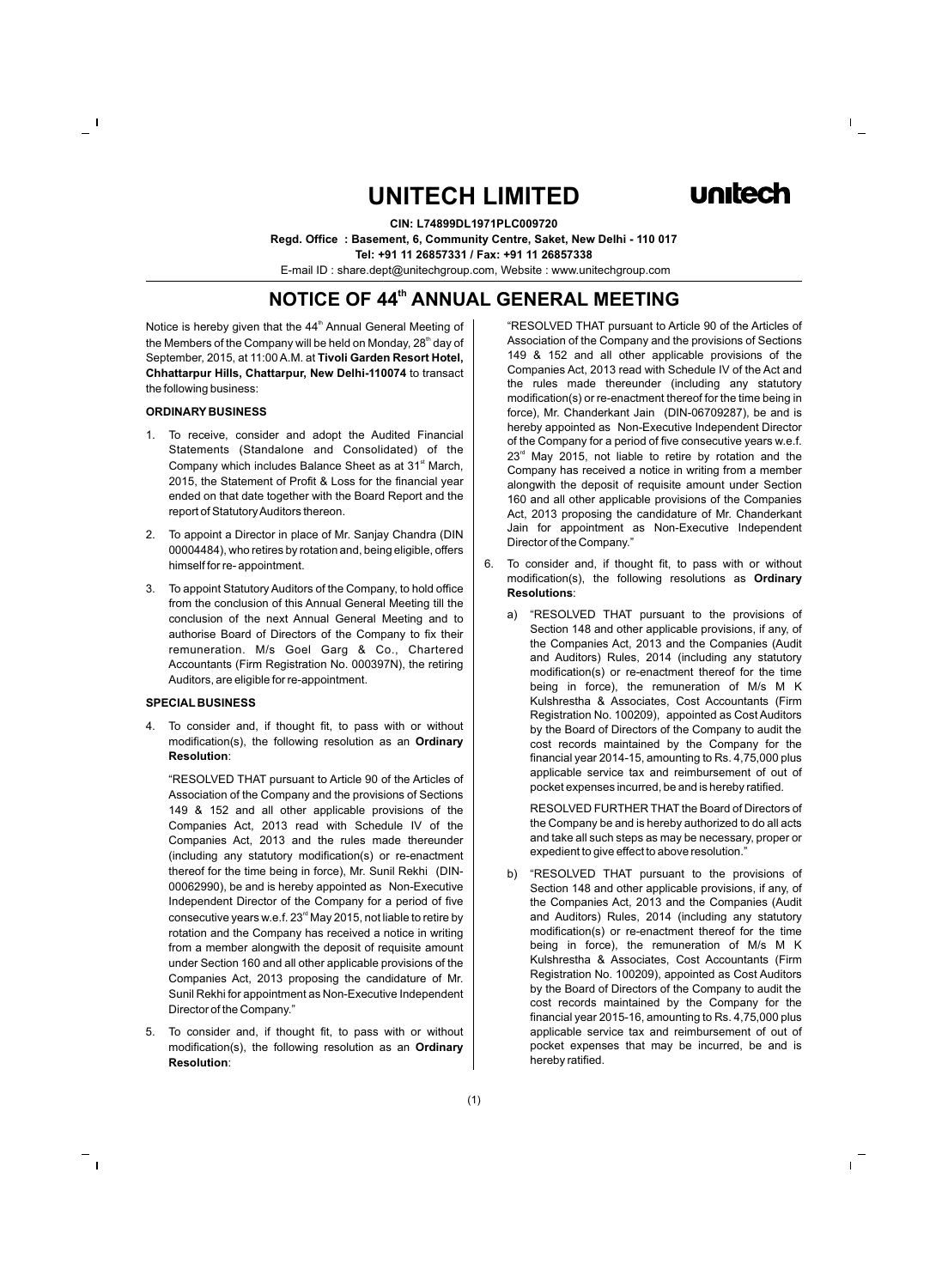RESOLVED FURTHER THAT the Board of Directors of the Company be and is hereby authorized to do all acts and take all such steps as may be necessary, proper or expedient to give effect to above resolution."

7. To consider and, if thought fit, to pass with or without modification(s), the following resolution as a **Special Resolution**:

"RESOLVED THAT pursuant to the provisions of Section 14 and all other applicable provisions of the Companies Act, 2013 read with Companies (Incorporation) Rules, 2014 (including any statutory modification(s) or re-enactment thereof, for the time being in force), Articles 101, 101A& 165 of Articles of Association of the Company be and are hereby substituted in the following manner:

- a) *101.*Not less than two-third of the total number of Directors of the Company shall:
	- (i) be persons whose period of office is liable to determination by retirement of Directors by rotation; and
	- (ii) save as otherwise expressly provided in the said Act; be appointed by the Company in General Meeting.

For the purpose of this article "total number of Directors" shall not include Independent Directors appointed on the Board of the Company.

The remaining Directors of the Company shall also be appointed by the Company in General Meeting except to the extent that the Articles otherwise provide or permit.

Subject to the provisions of Section 152 of the Act at every Annual General Meeting, one-third of such of the Directors for the time being as are liable to retire by rotation, or if their number is not three or a multiple of three, then the number nearest to one-third, shall retire from office. The Board shall have the power to determine and appoint such Directors from time to time on the basis of total number of Directors on the Board.

Aretiring Director shall be eligible for re-election.

b) *165.*Where under any provisions of the Companies Act, 2013, any person, whether a member of Company or not, is entitled to inspect any register, return, certificate, deed, instrument, book and paper or document required to be kept or maintained by the Company, the person so entitled to inspect shall be permitted to inspect the same during 10.30 AM to 12.30 PM on all working days, other than Saturday, at the registered office of the Company on payment, where required, of such fees as may be fixed by the Board but not exceeding the limits prescribed by the Rules.

RESOLVED FURTHER THAT the Board of Directors of the Company be and is hereby authorised to do all acts and take all such steps as may be necessary, proper or expedient to give effect to this resolution."

> By Order of the Board of Directors **For Unitech Limited**

Place : Gurgaon **Deepak Jain** Date : 13<sup>th</sup> August, 2015 Company Secretary

*NOTES:*

- **1. A MEMBER ENTITLED TO ATTEND AND VOTE AT THE MEETING IS ENTITLED TO APPOINT A PROXY TO ATTEND AND ON A POLL TO VOTE INSTEAD OF HIMSELF. THE PROXYSO APPOINTED NEED NOT BE A MEMBER OF THE COMPANY**. A blank form of proxy is attached and, if intended to be used, it should be returned duly completed at the registered office of the company not less than forty eight hours before the scheduled time of the commencement of 44<sup>th</sup> Annual General Meeting.
- 2. A person can act as proxy on behalf of member(s) not exceeding fifty in number and holding in the aggregate not more than 10% of the total share capital of the company carrying voting rights. However, a member holding more than 10% of the total share capital of the company carrying voting rights may appoint a single person as proxy and such person shall not act as proxy for any other person or shareholder.
- 3. Corporate members intending to send their authorised representatives to attend the meeting are requested to send to the Company a certified copy of Board Resolution authorizing their representative to attend and vote on their behalf at the meeting.
- 4. Proxies/Authorised representatives must carry their photo identity proof to the AGM venue and shall produce at the Attendance Verification Counter on demand.
- 5. Explanatory Statements pursuant to Section 102 of the Companies Act, 2013 in respect of items no. 4 to 7 of the notice setout above are annexed herewith.
- 6. Every member entitled to vote at the meeting, or on any resolution to be moved thereat, shall be entitled during the period beginning 24 hours before the time fixed for the commencement of the meeting and ending with the conclusion of the meeting, to inspect the proxies lodged, at any time during the business hours of the company, provided not less than three days' notice in writing of the intention so to inspect is given to the company.
- 7. The Register of Members and the Share Transfer Books of the Company shall remain closed from Tuesday, the 22<sup>nd</sup> **th September, 2015 to Monday, the 28 September, 2015** (both days inclusive).
- 8. Electronic copy of the Annual Report for the year ended  $31<sup>st</sup>$ March, 2015, indicating process and manner of e-voting alongwith AGM notice, attendance slip & proxy form is being sent to all members whose email IDs are registered with the Company/Depository Participant(s) unless any member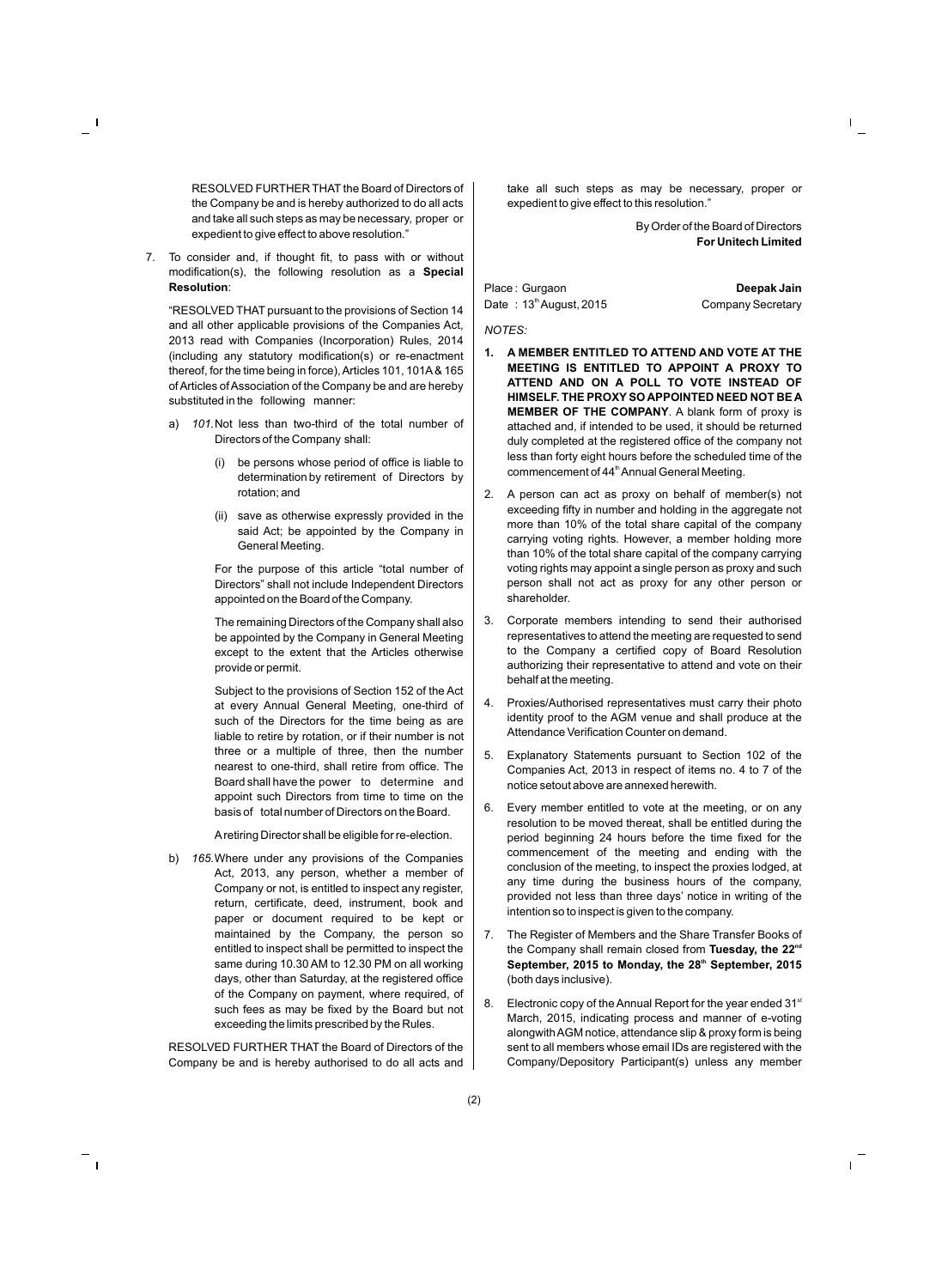has requested for a hard copy of the same. Further, for members who have not registered their email address, physical copies of Abridged Annual Report containing the salient features of the Balance Sheet, Statement of Profit and Loss and auditors' report are being sent along with Abridged Consolidated Financial Statements.

Any member interested in obtaining a physical copy of the full Annual Report, may write to the Company Secretary.

Members, who have not yet registered their email address with the Company/RTA/Depository Participant, are requested to update/ register their e-mail address for receiving electronic communications.

- 9. A Member desirous of getting any information on the accounts or operations of the Company is requested to forward his / her query to the Company Secretary at least seven working days prior to the date of AGM, so that the required information can be made available at the meeting.
- 10. As a measure of economy, copies of Annual Report will not be distributed at the venue of the Annual General Meeting. Members are, therefore, requested to bring their own copies of the Annual Report to the meeting.
- 11. Details required under Clause 49 of the Listing Agreement with the Stock exchanges in respect of the Directors seeking appointment/ re-appointment at the Annual General Meeting is provided in the AGM notice.
- 12. All the documents referred in the accompanying Notice are open for inspection at the Registered Office of the Company on all working days (except Saturdays) between 10.00 am to 4.00 pm prior to the date of Annual General Meeting. The Register of Directors' and Key Managerial Personnel & their Shareholding and the Register of Contracts & Arrangements in which directors are interested and other documents shall be open for inspection at the meeting for the Members.
- 13. Members holding shares of the Company in physical form are requested to intimate changes, if any, in their registered address or Bank mandate/details immediately to the Registrar and Transfer Agent of the Company and correspond with them directly regarding Share Transfer/Transmission/ Transposition, Demat, Change of Address, Issue of Duplicate Share Certificate, ECS and Nomination Facility. Members holding shares of the Company in demat form must correspond directly with their respective Depository Participants (DPs) and not with the RTAor the Company.
- 14. Members are requested to file their claim of dividend which remains unpaid / unclaimed with the Company. The list of such unpaid/unclaimed dividend is available at the Investors Section of the Company's website. Members are advised to claim the same at the earliest; else such amount of dividend will be transferred to the Investor Education and Protection Fund [IEPF], pursuant to the Companies Act and Rules thereof.
- 15. The Company whole-heartedly welcomes the Members/ Proxies at its AGM, the Members/Proxies may please note that no gifts/coupons will be distributed at the AGM.

#### **16. Voting through electronic means:**

- I. In compliance with provisions of Section 108 of the Companies Act, 2013 read with Rule 20 of the Companies (Management and Administration) Rules, 2014 as amended by the Companies (Management and Administration) Amendment Rules, 2015 and Clause 35B of the Listing Agreement, the Company is pleased to provide members facility to exercise their right to vote at the 44<sup>th</sup> Annual General Meeting (AGM) by electronic means and the business may be transacted through e-voting Services. The facility of casting the votes by the members using an electronic voting system from a place other than venue of the AGM ("remote e-voting") will be provided by National Securities Depository Limited (NSDL).
- II. The facility for voting through ballot paper shall be made available at the AGM and the members attending the meeting who have not cast their vote by remote evoting shall be able to exercise their right at the meeting through ballot paper.
- III. The members who have cast their vote by remote evoting prior to the AGM may also attend the AGM but shall not be entitled to cast their vote again.
- IV. The remote e-voting period commences on 25<sup>th</sup> **th September, 2015 (9:00 am) and ends on 27 September, 2015 (5:00 pm)**. During this period members of the Company, holding shares either in physical form or in dematerialized form, as on the cut**st** off date of **21 September, 2015**, may cast their vote by remote e-voting. The remote e-voting module shall be disabled by NSDL for voting thereafter. Once the vote on a resolution is cast by the member, the member shall not be allowed to change it subsequently.
- V. The voting rights of members shall be in proportion to their shares of the paid up equity share capital of the **st** Company as on the cut-off date of **21 September, 2015**. Aperson, whose name is recorded in the register of members or in the register of beneficial owners maintained by the depositories as on the cut-off date only shall be entitled to avail the facility of remote evoting as well as voting at the AGM through ballot paper.
- VI. The process and manner for remote e-voting are as under:

### **A. In case a Member receives an email from NSDL**:

(i) Open email and open PDF file viz; **"Unitech e-voting.pdf"** with your Client ID or Folio No. as password. The said PDF file contains your user ID and password/PIN for remote e-voting. Please note that the password is an initial password.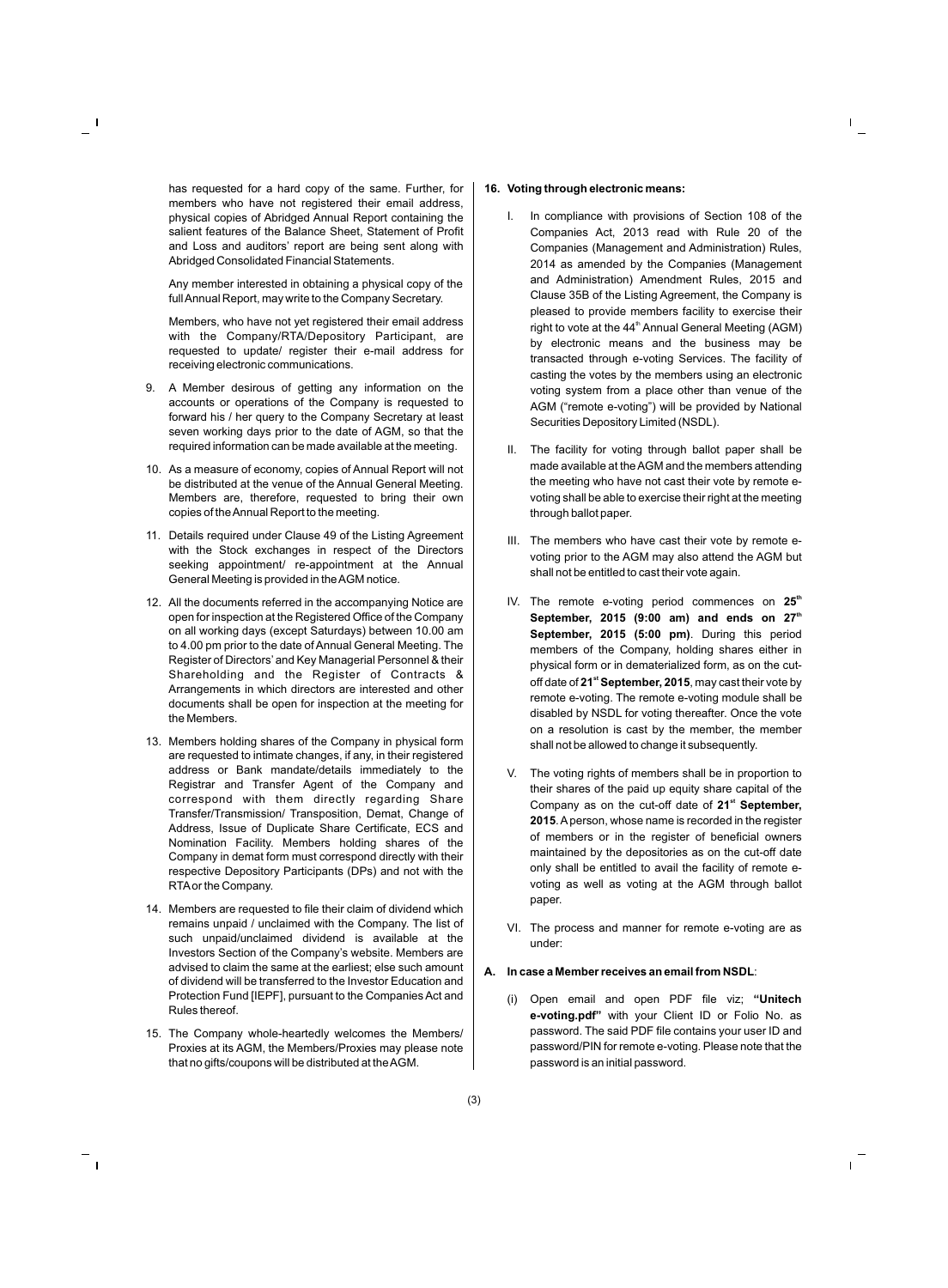- (ii) Launch internet browser by typing the following URL: https://www.evoting.nsdl.com/.
- (iii) Click on Shareholder Login.
- (iv) Put user ID and password as initial password/PIN noted in step (I) above. Click Login.
- (v) Password change menu appears. Change the password/PIN with new password of your choice with minimum 8 digits/characters or combination t h e r e o f . Note new password. It is strongly recommended not to share your password with any other person and take utmost care to keep your password confidential.
- (vi) Home page of e-voting opens. Click on e-voting: Active Voting Cycles.
- (vii) Select "EVEN" (Electronic Voting Event Number) of Unitech Limited.
- (viii) Now you are ready for remote e-voting as Cast Vote page opens.
- (ix) Cast your vote by selecting appropriate option and click on "Submit" and also "Confirm" when prompted.
- (x) Upon confirmation, the message "Vote cast successfully" will be displayed.
- (xi) Once you have voted on the resolution, you will not be allowed to modify your vote.
- (xii) Institutional shareholders (i.e. other than individuals, HUF, NRI etc.) are required to send scanned copy (PDF/JPG Format) of the relevant Board Resolution/ Authority letter etc. together with attested specimen signature of the duly authorized signatory(ies) who are authorized to vote, to the Scrutinizer through e-mail to dshukla.fcs1@gmail.com with a copy marked to evoting@nsdl.co.in

#### **B. In case a Member receives physical copy of the Notice of AGM:**

(i) Initial password is provided as below/at the bottom of the Attendance Slip for the AGM :

| EVEN (Remote e-Voting Event Number)   USER ID   PASSWORD/PIN |  |  |
|--------------------------------------------------------------|--|--|
|--------------------------------------------------------------|--|--|

- (ii) Please follow all steps from Sl. No. (ii) to Sl. No. (xii) above, to cast vote.
- **C.** In case of any queries, you may refer the Frequently Asked Questions (FAQs) for Shareholders and remote e-voting user manual for Shareholders available at the Downloads Section of www.evoting.nsdl.com or call toll free No. : 1800- 222-990.
- **D.** If you are already registered with NSDL for remote e-voting then you can use your existing user ID and password/PIN for casting your vote.
- **E.** You can also update your mobile number and e-mail id in the user profile details of the folio which may be used for sending future communication(s).

**F. Any person who acquires shares of the Company and become member of the company after dispatch of the AGM Notice and holding shares as of the Cut-off date st i.e. 21 September, 2015, may obtain the login ID and password by sending a request at evoting@nsdl.co.in.**

However, if you are already registered with NSDL for remote e-voting then you can use your existing user ID and password for casting your vote. If you forgot your password, you can reset your password by using "Forgot User Details/Password" option available on www.evoting.nsdl.com or contact NSDL at the following toll free no.: 1800-222-990.

- **G.** The Company has appointed Mr. Dhananjay Shukla (FCS 5886), an Independent Professional as Scrutinizer to scrutinize the remote e-voting process in a fair and transparent manner.
- **H.** The Chairman shall, at the AGM, at the end of discussion on the resolutions on which voting is to be held, allow voting with the assistance of scrutinizer, by use of "Ballot Paper" or "Poling Paper" for all those members who are present at the meeting but have not cast their votes by availing the remote e-voting facility.
- **I.** The Scrutinizer shall after the conclusion of voting at the general meeting, will first count the votes cast at the meeting and thereafter unblock the votes cast through remote e-voting in the presence of at least two witnesses not in the employment of the Company and shall make, not later than three days of the conclusion of the AGM, a consolidated scrutinizer's report of the total votes cast in favour or against, if any, to the Chairman or a person authorized by him in writing, who shall countersign the same and declare the result of the voting forthwith.

The Scrutinizer's decision on the validity of the vote shall be final and binding.

**J.** The Results shall be declared immediately upon receipt of Scrutinizer's Report after the Annual General Meeting of the Company. The Results declared alongwith the report of the Scrutinizer shall be placed on the website of the Company www.unitechgroup.com and on the website of NSDL immediately after the declaration of result by the Chairman or a person authorized by him in writing. The results shall also be immediately forwarded to the BSE Limited and National Stock Exchange of India Limited.

> By Order of the Board of Directors **For Unitech Limited**

Place : Gurgaon **Deepak Jain** Date : 13<sup>th</sup> August, 2015 Company Secretary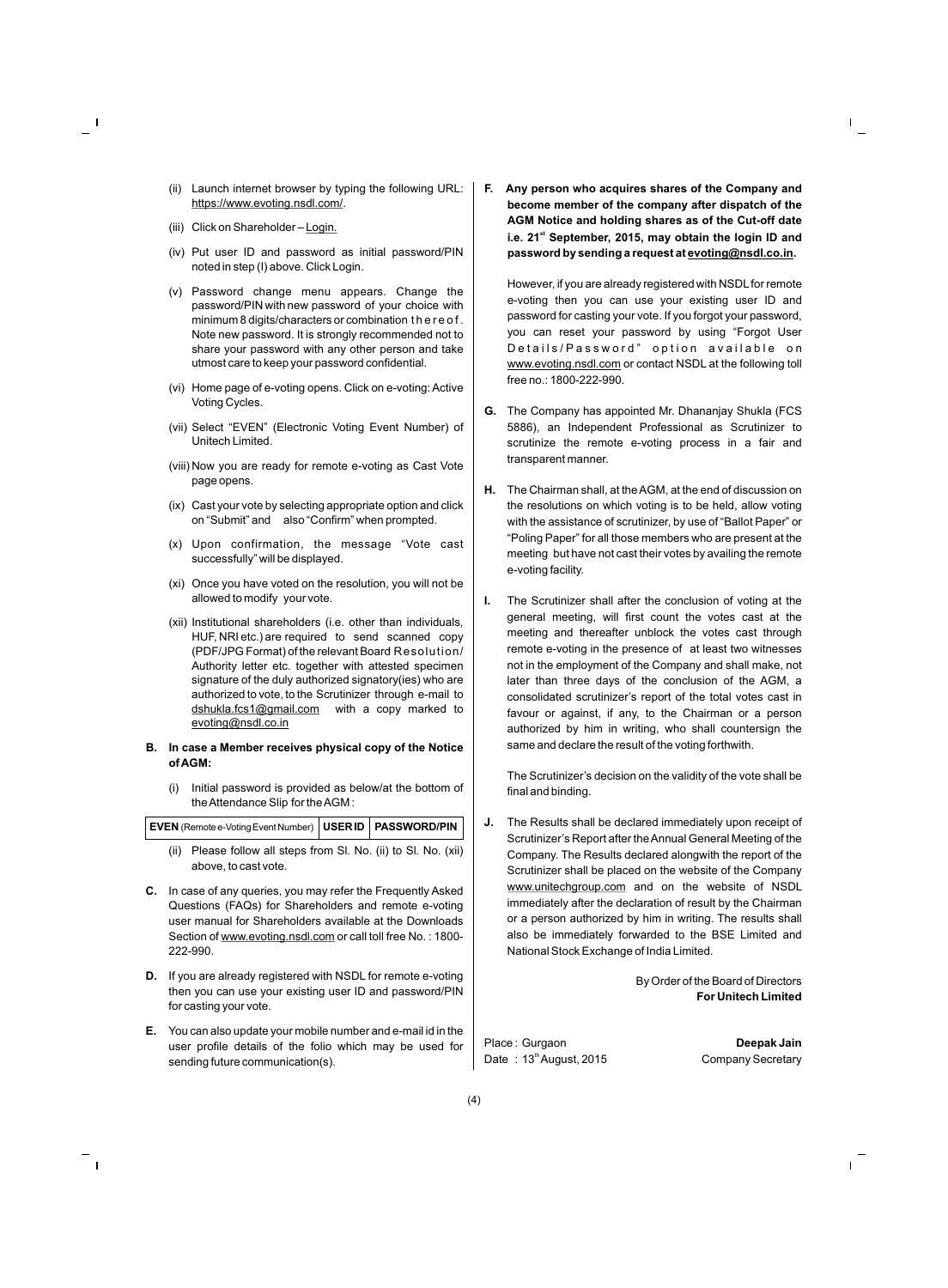#### **Item 4-5**

Mr. Sunil Rekhi and Mr. Chanderkant Jain were appointed as Additional Non-Executive Independent Directors by the Board of Directors w.e.f.  $23<sup>rd</sup>$  May 2015 in accordance with the provisions of Section 161 of the Companies Act, 2013 ('the Act') and Article 90 of Articles of Association of the Company.

Pursuant to Section 161 of the Act, the above Directors hold office up to the date of the ensuing Annual General Meeting. The Company has received notices in writing from members, alongwith the deposit of requisite amount under Section 160 and all other applicable provisions of the Act, proposing the candidatures of Mr. Sunil Rekhi and Mr. Chanderkant Jain for the office of Director of the Company for a period of five consecutive years w.e.f.  $23<sup>rd</sup>$  May 2015, not liable to retire by rotation. The Board feels that presence of Mr. Sunil Rekhi and Mr. Chanderkant Jain on the Board is desirable and would be beneficial to the company and hence recommend resolutions No. 4 & 5 for adoption.

The Board recommends resolutions under Item No. 4 & 5 to be passed as Ordinary Resolutions.

The Company has also received declarations from Mr. Sunil Rekhi and Mr. Chanderkant Jain that they meet with the criteria of independence as prescribed under sub-Section (6) of Section 149 of the Act and under Clause 49 of the Listing Agreement.

In the opinion of the Board, Mr. Sunil Rekhi and Mr. Chanderkant Jain fulfill the conditions for appointment as Independent Directors as specified in the Act and the rules made thereunder.

Brief resume of Mr. Sunil Rekhi and Mr. Chanderkant Jain, nature of their expertise and names of companies in which they hold directorships and memberships / chairmanships of Board Committees, shareholding and relationships between directors inter-se as stipulated under Clause 49 of the Listing Agreement with the Stock Exchanges, is provided in the appended table.

Copy of the Appointment letters of Mr. Sunil Rekhi and Mr. Chanderkant Jain as Independent Directors setting out the terms and conditions are available for inspection by members at the Registered Office of the Company during normal business hours on any working day.

Mr. Sunil Rekhi and Mr. Chanderkant Jain and their relatives are interested in the respective resolution set out at Item No. 4 & 5 of the Notice with regard to their respective appointment.

Save and except the above, none of the other Directors / Key Managerial Personnel of the Company/ their relatives are, in any way, concerned or interested, financially or otherwise, in the resolutions.

The Board recommends the Ordinary Resolutions set out at Item Nos. 4 & 5 of the Notice for approval by the Members.

#### **Item 6**

The Board of Directors of the Company, on the recommendation of Audit Committee, approved the appointment of M/s M. K. Kulshrestha & Associates, Cost Accountants (Firm Registration No. 100209), to conduct audit of the cost records maintained by the Company for the financial years 2014-15 & 2015-16 at the remuneration mentioned in the respective resolutions.

In terms of Section 148 of the Companies Act, 2013 read with Companies (Audit and Auditors) Rules, 2014, the remuneration of the Cost Auditors needs ratification by the Members.

None of the Directors and Key Managerial Personnel of the Company, or their relatives, is concerned or interested in this resolution.

The Board recommends the Ordinary Resolutions set out at Item No. 6 of the Notice for approval by the Members.

#### **Item 7**

As per Article 101Aof the Articles of Association of the Company, the Executive Chairman or Executive Director or Managing Director or Whole-Time Directors of the company are not liable to retire by rotation. However, Companies Act, 2013 has provided that the Independent Directors of the company shall not be liable to retire by rotation. Section 152 of the Act provides that at least  $2/3<sup>rd</sup>$  of the total number of Directors excluding Independent Directors shall be liable to retire by rotation.

Further, in view of administrative convenience, it is proposed to restrict the time of inspection of the register, return, certificate, deed, instrument, book and paper or document of the Company by any shareholder or member of public from 10.30 A.M. to 12.30 P.M.

In view of above it is proposed to substitute the Articles 101, 101A & 165 in the manner as specified in the Resolution at Item No. 7.

None of the Directors and Key Managerial Personnel of the Company, or their relatives, is concerned or interested in this resolution.

The Board recommends the Special Resolution set out at Item No. 7 of the Notice for approval by the Members.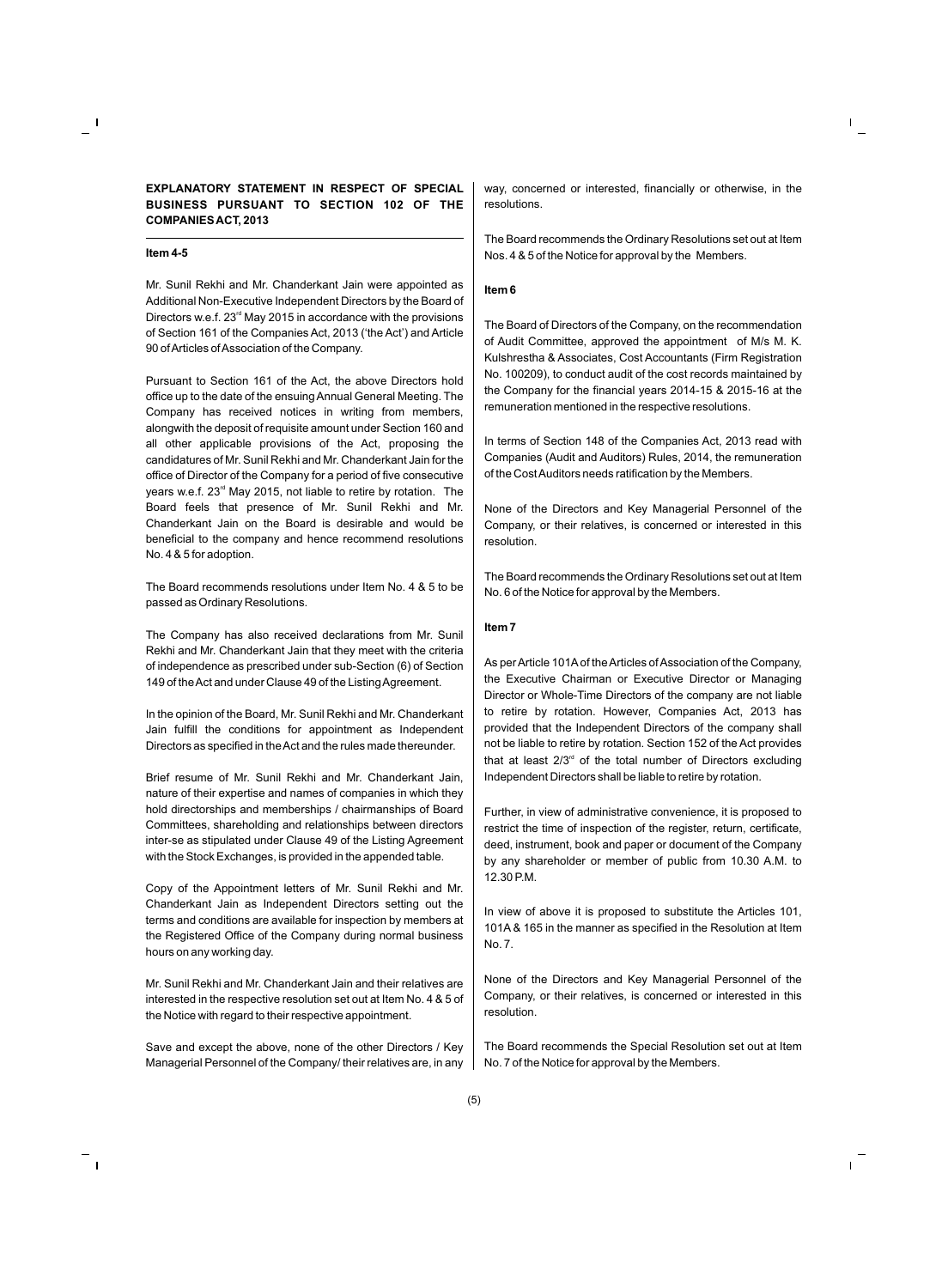### **th Details of Directors Proposed to be Appointed/Re-Appointed at 44 Annual General Meeting**

| <b>Name</b>                            | Age<br>(Years) | <b>Brief Profile</b>                                                                                                                                                                                                                                                                                                                                                                                                                  | Shareholding | <b>Chairman/Director of</b><br><b>Other Companies &amp;</b><br>Shareholding if holding<br>more than 2%                                                                                                                                         | <b>Chairman/Member</b><br>of Committee of<br><b>Board of Companies of</b><br>which he is a Director                     |
|----------------------------------------|----------------|---------------------------------------------------------------------------------------------------------------------------------------------------------------------------------------------------------------------------------------------------------------------------------------------------------------------------------------------------------------------------------------------------------------------------------------|--------------|------------------------------------------------------------------------------------------------------------------------------------------------------------------------------------------------------------------------------------------------|-------------------------------------------------------------------------------------------------------------------------|
| Mr. Sanjay Chandra<br>(DIN 00004484)   | 42             | Mr. Sanjay Chandra has<br>studied business<br>management from<br>University of<br>Massachusetts & Boston<br>University. He has been<br>instrumental in creating<br>and launching several<br>marquee projects in NCR<br>and in getting Unitech<br>Corporate Parks listed on<br>London Stock Exchange's<br>AIM. He was also placed<br>on the List of Young<br>Global Leaders (YGL) by<br>the World Economic<br>Forum in Geneva in 2011. | 65894880     | <b>Unitech Advisors</b><br>$\bullet$<br>(India) Pvt. Ltd.<br><b>Uni-chand Builders</b><br>Pvt. Ltd.<br>Unitech Sai Pyt. Ltd.<br>Shreeaumji<br>$\bullet$<br>Developers SEZ Pvt.<br>Ltd.<br>Shreeaumji Real<br>$\bullet$<br>Estate SEZ Pvt. Ltd. | Nil                                                                                                                     |
| Mr. Sunil Rekhi<br>(DIN-00062990)      | 47             | Mr. Rekhi is a Chartered<br>Accountant, 1992 batch<br>and having worked in<br>various national &<br>international companies in<br>the Finance & Accounts<br>department.                                                                                                                                                                                                                                                               | Nil          | Nil                                                                                                                                                                                                                                            | Chairman - Stakeholders<br>Relationship Committee*<br>• Unitech Limited<br>Member-Audit Committee*<br>• Unitech Limited |
| Mr. Chanderkant Jain<br>(DIN-06709287) | 43             | Mr. Jain is an industrial<br>engineer based in Toronto<br>and an investor in<br>properties and<br>development in Toronto,<br>Middle East and India.                                                                                                                                                                                                                                                                                   | Nil          | Unitech Residential<br>$\bullet$<br>Resorts Ltd.<br>Terra Buildspace<br>$\bullet$<br>Pvt. Ltd.<br>(Shareholding 99%)                                                                                                                           | Member-Audit Committee*<br>• Unitech Limited                                                                            |

 $*$ w.e.f. 29<sup>th</sup> May, 2015

By Order of the Board of Directors **For Unitech Limited**

Place : Gurgaon **Deepak Jain**<br>
Date : 13<sup>th</sup> August, 2015 **Deepak Jain**<br>
Date : 13<sup>th</sup> August, 2015 Date :  $13<sup>th</sup>$  August, 2015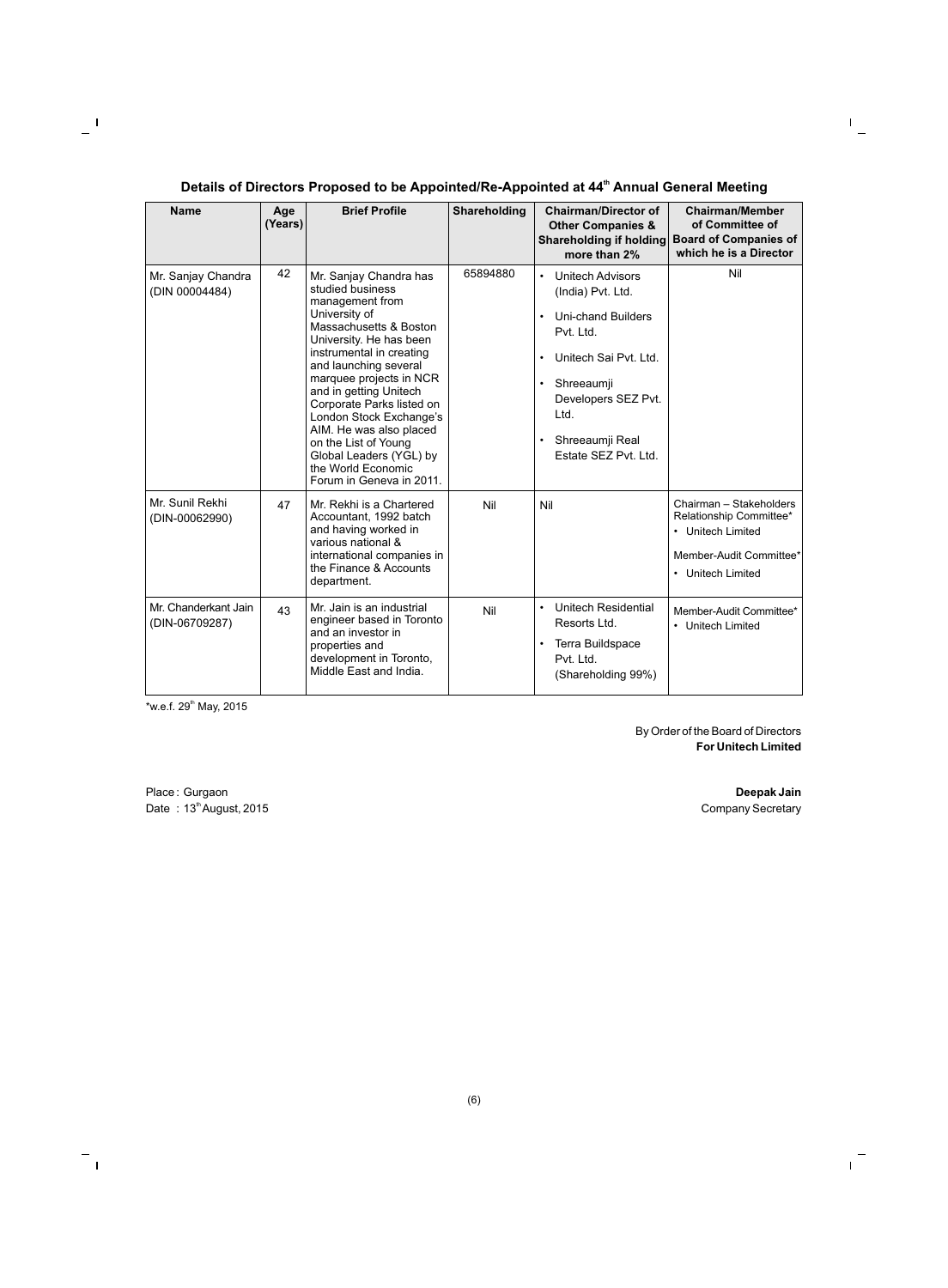## **UNITECH LIMITED**



#### **CIN: L74899DL1971PLC009720**

#### **Regd. Office : Basement, 6, Community Centre, Saket, New Delhi - 110017**

E-mail ID : share.dept@unitechgroup.com, Website : www.unitechgroup.com

**Tel: +91 11 26857331 / Fax: +91 11 26857338**



[Pursuant to Section 105 (6) of the Companies Act, 2013 and Rule 19(3) of the Companies (Management and Administration) Rules, 2014

#### **th th 44 ANNUAL GENERAL MEETING - Monday, 28 September, 2015 at 11:00 A.M.**

| Name of the member(s):                                                                                                                                                                                                              |                                                   |  |
|-------------------------------------------------------------------------------------------------------------------------------------------------------------------------------------------------------------------------------------|---------------------------------------------------|--|
| Registered address:                                                                                                                                                                                                                 |                                                   |  |
| E Mail Id:                                                                                                                                                                                                                          |                                                   |  |
| DP ID/Client ID:                                                                                                                                                                                                                    | Folio No.                                         |  |
|                                                                                                                                                                                                                                     | equity shares of Unitech Limited, hereby appoint: |  |
| 1)                                                                                                                                                                                                                                  |                                                   |  |
|                                                                                                                                                                                                                                     | Signature , Or failing him                        |  |
| 2)                                                                                                                                                                                                                                  |                                                   |  |
|                                                                                                                                                                                                                                     | Signature , Or failing him                        |  |
| 3)<br>Name: Name: Name: Name: Name: Name: Name: Name: Name: Name: Name: Name: Name: Name: Name: Name: Name: Name: Name: Name: Name: Name: Name: Name: Name: Name: Name: Name: Name: Name: Name: Name: Name: Name: Name: Name: Name: |                                                   |  |
| Address: _____________                                                                                                                                                                                                              | Signature                                         |  |

as my/our proxy to attend and vote (on a poll) for me/us and on my/our behalf at the 44<sup>th</sup> Annual General Meeting of the Company to be held on Monday, the 28th day of September, 2015 at 11.00 a.m. at the Tivoli Garden Resort Hotel, Chhattarpur Hills, Chattarpur, New Delhi - 110074 and at any adjournment thereof in respect of such resolutions as are indicated below:

|    | <b>ORDINARY BUSINESS</b>                                                                                                                                                            |  |  |
|----|-------------------------------------------------------------------------------------------------------------------------------------------------------------------------------------|--|--|
| 1. | Adoption of Audited Financial Statements (Standalone and Consolidated), Board Report & the Report of Statutory Auditors for<br>the Financial Year ended 31 <sup>st</sup> March 2015 |  |  |
| 2. | Re-appointment of Mr. Sanjay Chandra as Director, retires by rotation.                                                                                                              |  |  |
| 3. | Appointment of M/s Goel Garg & Co. Chartered Accountants, as Statutory Auditors.                                                                                                    |  |  |
|    | <b>SPECIAL BUSINESS</b>                                                                                                                                                             |  |  |
| 4. | Appointment of Mr. Sunil Rekhi as Non-Executive Independent Director.                                                                                                               |  |  |
| 5. | Appointment of Mr. Chanderkant Jain as Non-Executive Independent Director.                                                                                                          |  |  |
| 6. | Ratification of remuneration of M/s M.K. Kulshrestha & Associates, Cost Auditors of the Company for the financial year 2014-15.<br>(a)                                              |  |  |
|    | Ratification of remuneration of M/s M.K. Kulshrestha & Associates, Cost Auditors of the Company for the financial year 2015-16.<br>(b)                                              |  |  |
| 7. | Alteration of Articles 101, 101A & 165 of Articles of Association of the Company. (Special Resolution)                                                                              |  |  |
|    | Signed this<br>2015.<br>day of                                                                                                                                                      |  |  |

#### AFFIX REVENUE **STAMP**

#### **Signature of the Shareholder Signature of Proxy holder**

NOTE :

- 2. For the Resolutions, Explanatory Statement and Notes, please refer to the Notice of the Annual General Meeting.
- 3. Please complete all details including detail of member(s) before submission.

<sup>1.</sup> This form of proxy in order to be effective should be duly completed and deposited at the Registered office at Basement, 6, Community Centre, Saket, New Delhi - 110017, not less than 48 hours before the commencement of the Meeting.